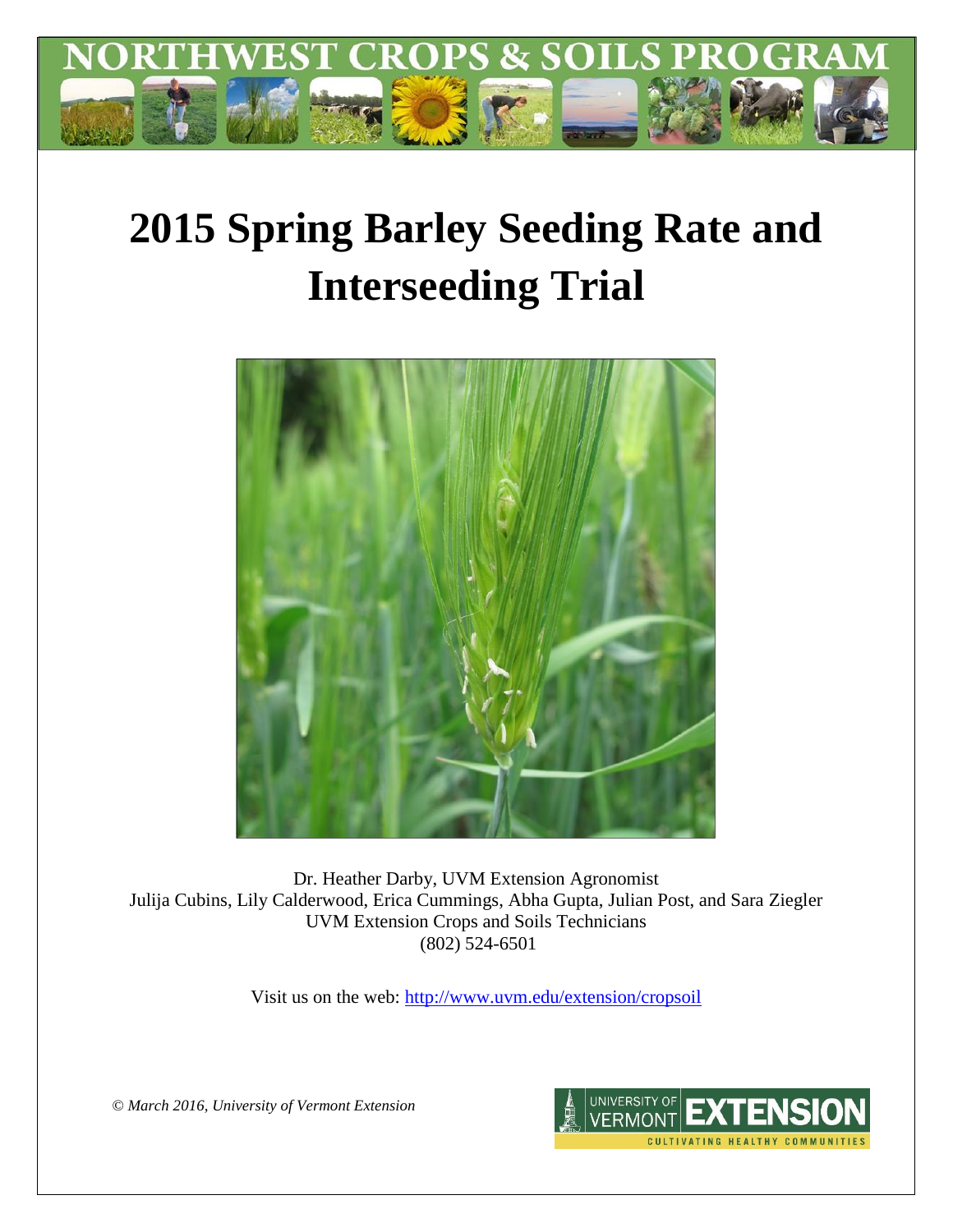#### **2015 SPRING BARLEY SEEDING RATE AND INTERSEEDING TRIAL**

Dr. Heather Darby, University of Vermont Extension [Heather.Darby\[at\]uvm.edu](mailto:Heather.Darby@uvm.edu)

With the revival of the small grains industry in the Northeast and the strength of the localvore movement, craft breweries and distilleries have expressed an interest in sourcing local barley for malting. Malting barley must meet specific quality characteristics such as low protein content and high germination. Many farmers are also interested in barley as a concentrated, high-energy feed source for livestock. Depending on the variety, barley can be planted in either the spring or fall, and both two- and six-row barley can be used for malting and livestock feed.

Producers have expressed interest in the best agronomic practices for cultivating spring barley. One factor that can contribute to overall yield and quality is seeding rate; it can help barley outcompete weeds and maximize nutrient uptake for a given tract of land. Another factor that can influence harvest yield, crop quality, and weed populations is an interseeded cover crop. The practice of interseeding, or planting a cover crop in the understory of the barley, can help minimize weed pressure. Quality of a barley crop can be decreased by the presence of weed seed during and after processing. However, it is unclear if the cover crop growing in the understory of the barley impacts nutrient availability and disease infection. The purpose of this trial was to evaluate the impact of seeding rate and interseeding of clover on the yield and quality of spring barley.

### **MATERIALS AND METHODS**

A field experiment was established at the Borderview Research Farm located in Alburgh, VT on 29-Apr to investigate the effects of seeding rate and interseeded white clover (var 'Kopu') on barley (var 'Conlon') yield and quality parameters. The experimental design was a randomized complete block with split plots and four replicates. The seedbed at the Alburgh location was prepared by conventional tillage methods (Table 1). The previous crop planted at the site was sunflowers. Prior to planting, the trial area was plowed, disked, and spike tooth harrowed to prepare for planting. The plots were seeded with the Sunflower No-Till drill on 26-Apr at two seeding rates, 70 and 125 lbs ac<sup>-1</sup>. Plot size was 10'x 20'. The white clover was broadcast planted by hand on 8-May after barley emergence.

Barley plots were harvested in Alburgh, VT on 30-Jul using an Almaco SPC50 small plot combine. Following harvest, grain moisture, test weight, and yield were calculated.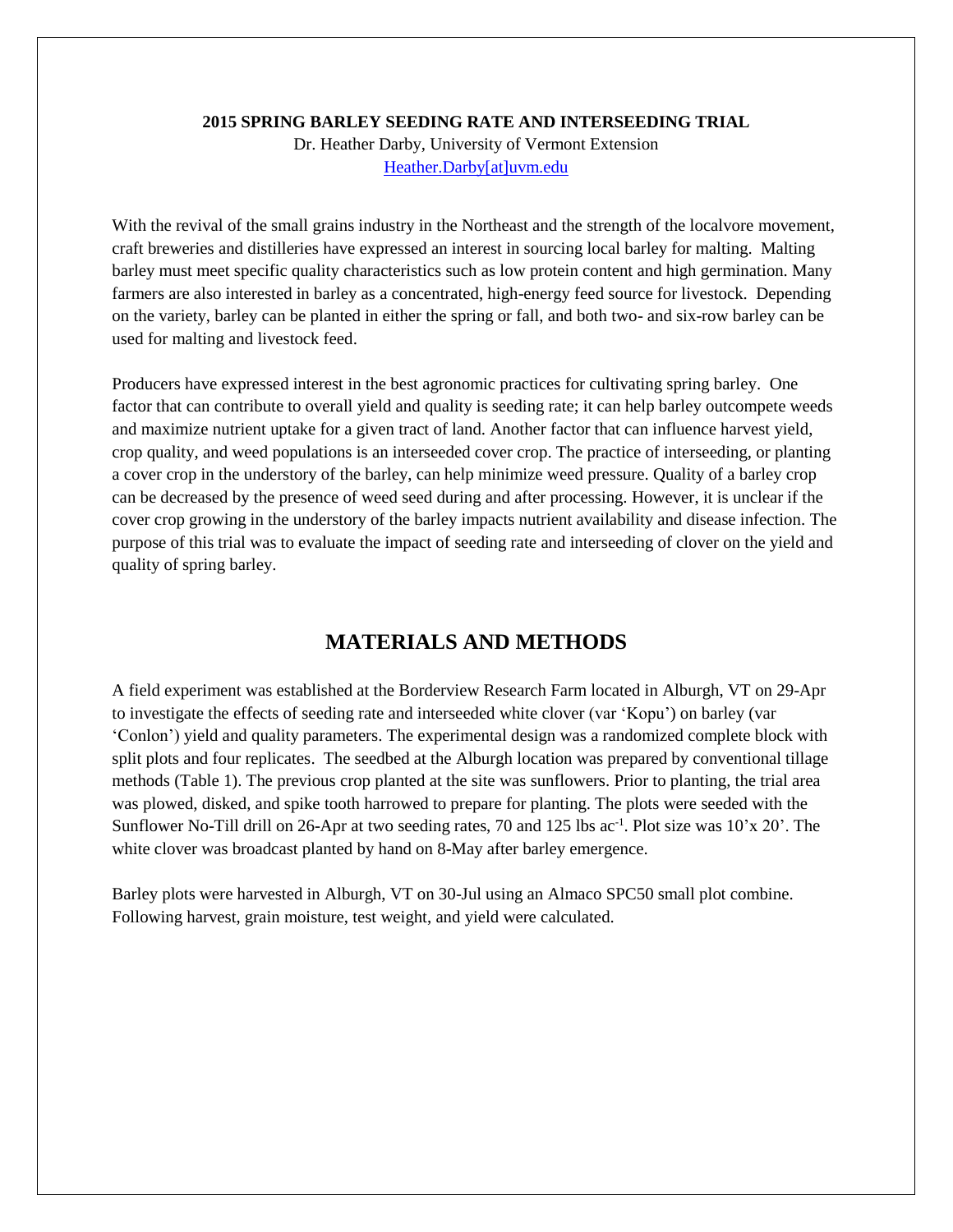| <b>Trial Information</b>      | Alburgh, VT                                  |  |  |  |
|-------------------------------|----------------------------------------------|--|--|--|
|                               | <b>Borderview Research Farm</b>              |  |  |  |
| Soil type                     | Benson rocky silt loam                       |  |  |  |
| <b>Previous crop</b>          | Sunflowers                                   |  |  |  |
| <b>Row spacing (inch)</b>     |                                              |  |  |  |
| Seeding rate (lbs $ac^{-1}$ ) | 70 and 125                                   |  |  |  |
| <b>Replicates</b>             | 4                                            |  |  |  |
| <b>Varieties</b>              | Conlon                                       |  |  |  |
| <b>Planting date</b>          | $26$ -Apr                                    |  |  |  |
| Plot size (ft)                | $10'$ x $20'$                                |  |  |  |
| <b>Tillage types</b>          | Fall plow, spring disk, & spike tooth harrow |  |  |  |
| Interseeded cover crop        | White clover var. 'Kopu'                     |  |  |  |
| <b>Interseeding equipment</b> | Hand seeded                                  |  |  |  |
| <b>Interseeding date</b>      | 8-May                                        |  |  |  |
| <b>Barley harvest date</b>    | $30$ -Jul                                    |  |  |  |

**Table 1. Agronomic information for spring barley seeding rate and interseeding trial, Alburgh, VT, 2015**

Following harvest, seed was cleaned with a small Clipper cleaner (A.T. Ferrell, Bluffton, IN). An approximate one pound subsample was collected to determine quality. Quality measurements included standard testing parameters used by commercial mills. Test weight was measured by the weighing of a known volume of grain. The acceptable test weight for barley is 48 lbs per bushel. Once test weight was determined, the samples were then ground into flour using the Perten LM3100 Laboratory Mill. At this time, flour was evaluated for mycotoxin levels. Deoxynivalenol (DON) analysis was analyzed using Veratox DON 5/5 Quantitative test from the NEOGEN Corp. This test has a detection range of 0.5 to 5 ppm. Samples with DON values greater than 1 ppm are considered unsuitable for human consumption.

All data was analyzed using a mixed model analysis where replicates were considered random effects. The LSD procedure was used to separate cultivar means when the F-test was significant  $(P< 0.10)$ . Variations in yield and quality can occur because of variations in genetics, soil, weather, and other growing conditions. Statistical analysis makes it possible to determine whether a difference among varieties is real or whether it might have occurred due to other variations in the field. At the bottom of each table a LSD value is presented for each variable (e.g. yield). Least Significant Differences at the 10% level of probability are shown. Where the difference between two varieties within a column is equal to or greater than the LSD value at the bottom of the column, you can be sure in 9 out of 10 chances that there is a real difference between the two varieties. In the following example, variety A is significantly

different from variety C, but not from variety B. The difference between A and B is equal to 725, which is less than the LSD value of 889. This means that these varieties did not differ in yield. The difference between A and C is equal to 1454, which is greater than the LSD value of 889. This means that the yields of these varieties were significantly different from one another. The asterisk indicates that variety B was not significantly lower than the top yielding variety.

| <b>Variety</b> | Yield |  |  |
|----------------|-------|--|--|
| A              | 3161  |  |  |
| B              | 3886* |  |  |
| C              | 4615* |  |  |
| <b>LSD</b>     | 889   |  |  |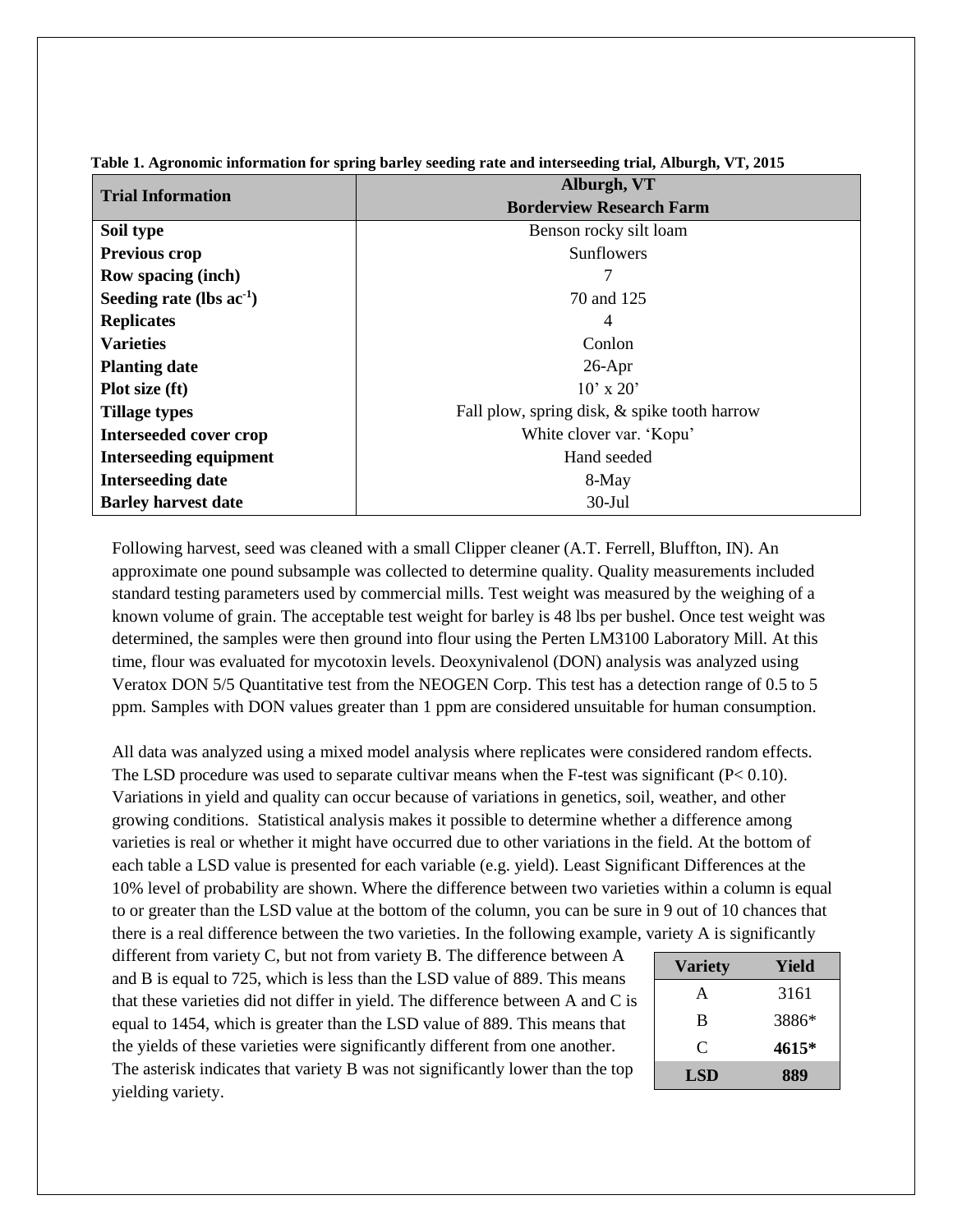# **RESULTS**

Weather data was collected with an onsite Davis Instruments Vantage Pro2 weather station equipped with a WeatherLink data logger at Borderview Research Farm in Alburgh, VT. Temperature, precipitation, and accumulation of Growing Degree Days (GDDs) are consolidated for the 2015 growing season (Table 2). Historical weather data are from 1981-2010 at cooperative observation stations in Burlington, VT, approximately 45 miles from Alburgh, VT.

The growing season this year was marked by lower than normal temperatures in April, June, and July, but fairly high temperatures in May. This was coupled with significantly lower than normal rainfall throughout the growing season, with the exception of June, which had much greater precipitation than in the average year. From April through July, there was an accumulation of 3429 Growing Degree Days (GDDs) in Alburgh which is 77 GDDs above the 30 year average.

| Alburgh, VT                       | April   | May     | June   | July    |
|-----------------------------------|---------|---------|--------|---------|
| Average temperature $(^{\circ}F)$ | 43.4    | 61.9    | 63.1   | 70.0    |
| Departure from normal             | $-1.4$  | 5.5     | $-2.7$ | $-0.6$  |
|                                   |         |         |        |         |
| Precipitation (inches)            | 0.09    | 1.94    | 6.42   | 1.45    |
| Departure from normal             | $-2.73$ | $-1.51$ | 2.73   | $-2.70$ |
|                                   |         |         |        |         |
| Growing Degree Days (base 32°F)   | 373     | 930     | 938    | 1188    |
| Departure from normal             | -11     | 174     | $-76$  | $-10$   |

**Table 2. Temperature and precipitation summary for Alburgh, VT, 2015.**

Based on weather data from a Davis Instruments Vantage Pro2 with WeatherLink data logger. Historical averages are for 30 years of NOAA data (1981-2010) from Burlington, VT.

#### *Impact of Seeding Rate:*

Seeding rate did not significantly impact yield or quality of the barley. The barley had an average moisture level of 17.8%. The test weights for the 70 lbs  $ac^{-1}$  and 125 lbs  $ac^{-1}$  treatments were 43.9 and 44.0, respectively. The average harvest yield was 1338 lbs ac<sup>-1</sup>. Crude protein had an average of 8.4% and the DON average was 4.9 ppm. Overall the wet conditions during June likely led to low yields and quality.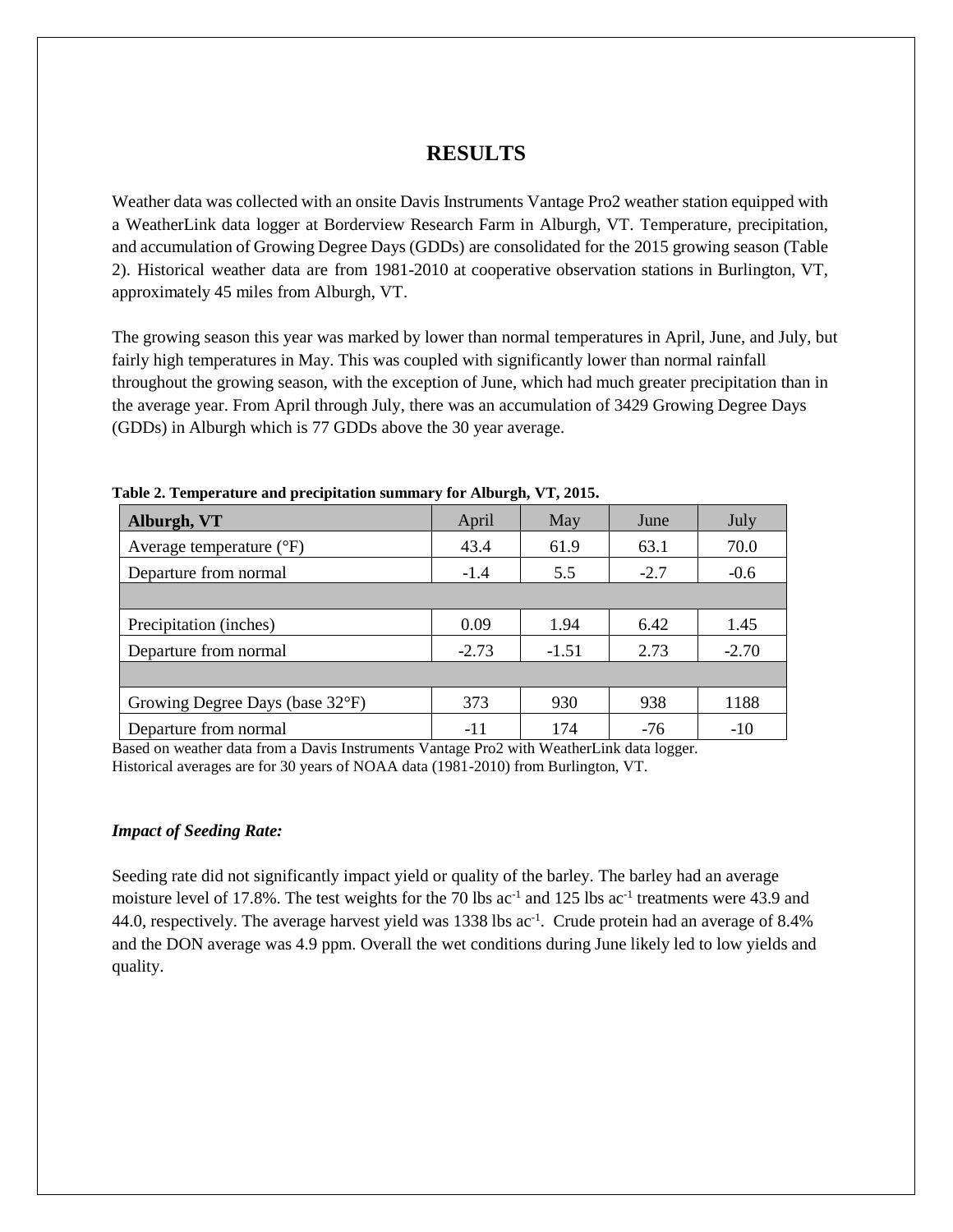| Seeding<br>rate        | Harvest<br>moisture | <b>Test</b><br>weight  | Harvest<br>yield       | Crude protein<br>@ 12%<br>moisture | <b>DON</b> |
|------------------------|---------------------|------------------------|------------------------|------------------------------------|------------|
| $lbs$ ac <sup>-1</sup> | $\%$                | $lbs$ bu <sup>-1</sup> | $lbs$ ac <sup>-1</sup> | $\%$                               | ppm        |
| 70                     | 17.6                | 43.9                   | 1466                   | 8.3                                | 5.0        |
| 125                    | $18.0*$             | 44.0                   | 1208                   | 8.5                                | 4.8        |
| LSD(0.1)               | <b>NS</b>           | <b>NS</b>              | <b>NS</b>              | <b>NS</b>                          | <b>NS</b>  |
| Trial mean             | 17.8                | 44.0                   | 1338                   | 8.4                                | 4.9        |

#### **Table 3. Impact of seeding rate on barley harvest and quality, Alburgh, VT, 2015.**

\*Treatments with an asterisk are not significantly different than the top performer in **bold**.

NS – No significant difference amongst treatments.

#### *Impact of Interseeded Clover:*

Clover interseeded into the spring barley crop did not reduce yield or quality compared to the no clover treatment (Table 4). The trial means for harvest moisture, test weight, and harvest yield were 17.8%, 44.0 lbs bu<sup>-1</sup>, and 1336 lbs ac<sup>-1</sup>, respectively. Crude protein for the clover treatment was 8.3% while the crude protein in the no clover control was 8.6%. The average DON level for the trial was 4.9 ppm. Overall the yield and quality were poor regardless of the interseed treatment.

| Seeding<br>rate         | Harvest<br>moisture | <b>Test</b><br>weight  | Harvest<br>yield       | Crude protein<br>@ 12%<br>moisture | <b>DON</b> |
|-------------------------|---------------------|------------------------|------------------------|------------------------------------|------------|
| $1b$ s ac <sup>-1</sup> | $\%$                | $lbs$ bu <sup>-1</sup> | $lbs$ ac <sup>-1</sup> | $\%$                               | ppm        |
| Clover                  | 17.6                | 44.3                   | 1280                   | 8.3                                | 4.8        |
| No Clover               | 18.0*               | 43.7                   | 1392*                  | 8.6                                | 5.1        |
| LSD(0.1)                | <b>NS</b>           | <b>NS</b>              | <b>NS</b>              | <b>NS</b>                          | <b>NS</b>  |
| Trial mean              | 17.8                | 44.0                   | 1336                   | 8.4                                | 4.9        |

**Table 4. Impact of clover cover crop on barley harvest and quality, Alburgh, VT, 2015.**

\*Treatments with an asterisk are not significantly different than the top performer in **bold**.

NS – No significant difference amongst treatments.

# **DISCUSSION**

Challenging weather during the 2015 growing season likely led to low yield and quality of spring barley in this trial. With a fairly warm and dry May, conditions for grain production were ideal; however, the amount of precipitation in June made it difficult for barley to thrive, and likely increased the risk of fusarium head blight infection. The test weights for all barley treatments fell below the industry standard of 48 lbs bu<sup>-1</sup>. Crude protein levels were low this year compared to industry standards for six-row barley as well. Ideally, barley will have a crude protein of 9.0-12.0%. DON levels were too high to be approved for human consumption. The safe level for human consumption is 1 ppm, and with a trial average of 4.9 ppm, the barley trial was well outside the accepted range. However, this barley could still be used for animal consumption as some animals are tolerant up to a DON level of 10 ppm.